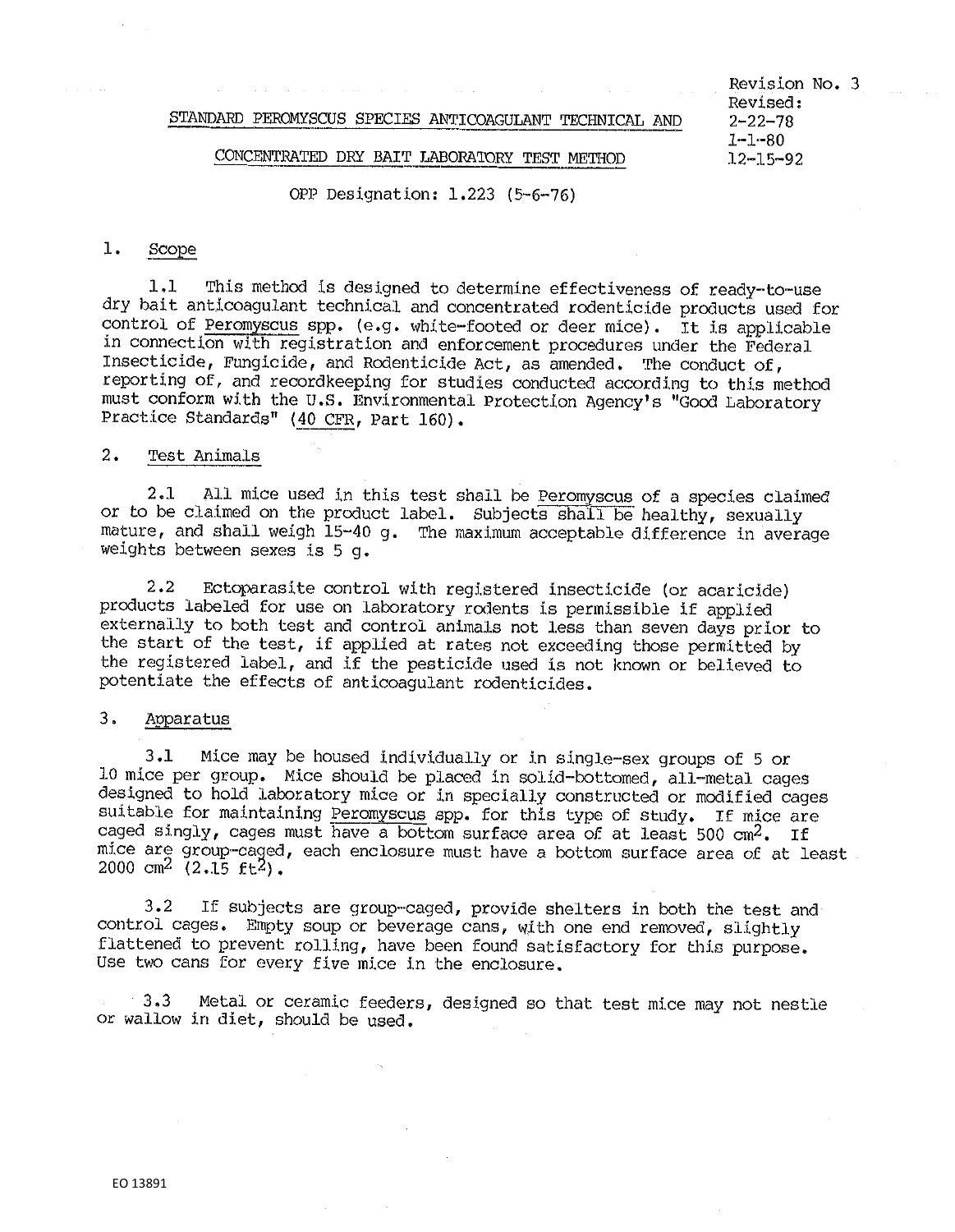OPP 1,223

## 4. Pretest Holding Conditions

4.1 All mice used in this test method must be held, sexes separate, for observation in the laboratory for a period of at least one and not more than four weeks prior to testing. During the last seven days of this period, mice shall be under laboratory conditions (i.e., temperature, humidity, lighting, etc.) comparable to those of the animal. testing room if not actually in the testing room. The test animals must not be fasted prior to testing. Water and a commercial mouse diet must be available to them at all times. Do not use the standard OPP field rodent challenge diet for pretest feeding,

## 5. Holding and Test Conditions

| 5.1 | Temperature       | 20 to 25° C. Strong air currents from<br>heaters or air conditioners shall not blow<br>directly onto test animals.                                                                                        |  |  |
|-----|-------------------|-----------------------------------------------------------------------------------------------------------------------------------------------------------------------------------------------------------|--|--|
|     | Relative humidity | 50 to $55\%$ .                                                                                                                                                                                            |  |  |
|     | Light             | 12 h artificial light per day, not to<br>exceed 2153 lx (200 ft candles) at cage<br>location. Total reversing of the natural<br>photoperiods of the test animals by timed<br>lighting is not recommended. |  |  |

5.2 The standard OPP field rodent challenge diet shall be composed of:

Commercial laboratory rodent diet 50% by weight

Rolled oat groats (ground) 50% by weight

Combine dry ingredients together and thoroughly mix. Be certain that the mixing utensils are clean of contamination before preparing diet.

5,2,l The commercial laboratory rodent diet shall be ground to conform to certain specifications. Seventy-five percent (+ 5%) of the ground diet shall pass through a No, 10 screen (10 meshes to the Inch) and 50% (+ 10%) shall be large enough to be retained by a No. 20 screen (20 meshes to the inch). The remainder may be either larger or smaller than the screens mentioned,

5.2,2 The oats shall be steam rolled oat groats (oat seed with the hulls removed) coarsely ground after the rolling process, Seventy-five percent (+ 5%) of the ground oats shall pass through a No. 5 screen (5 meshes to the inch) and 50% (+ 10%) shall be retained by a No. 20 screen (20 meshes to the inch). The remainder may be either larger or smaller than the screens mentioned,

5,2,3 The standard OPP field rodent challenge diet may be stored under refrigeration if it is to be used within three days of preparation. If it is to be held for longer periods the diet shall be packaged in plastic containers [2,2 to 4,5 kg (5 to 10 lb) per container], tightly closed or sealed, and maintained at  $-18^{\circ}$  C or below until it is to be used. Challenge diet shall be at room temperature when offered to test or control animals. Challenge diet shall not be prepared and stored for longer than six months.

2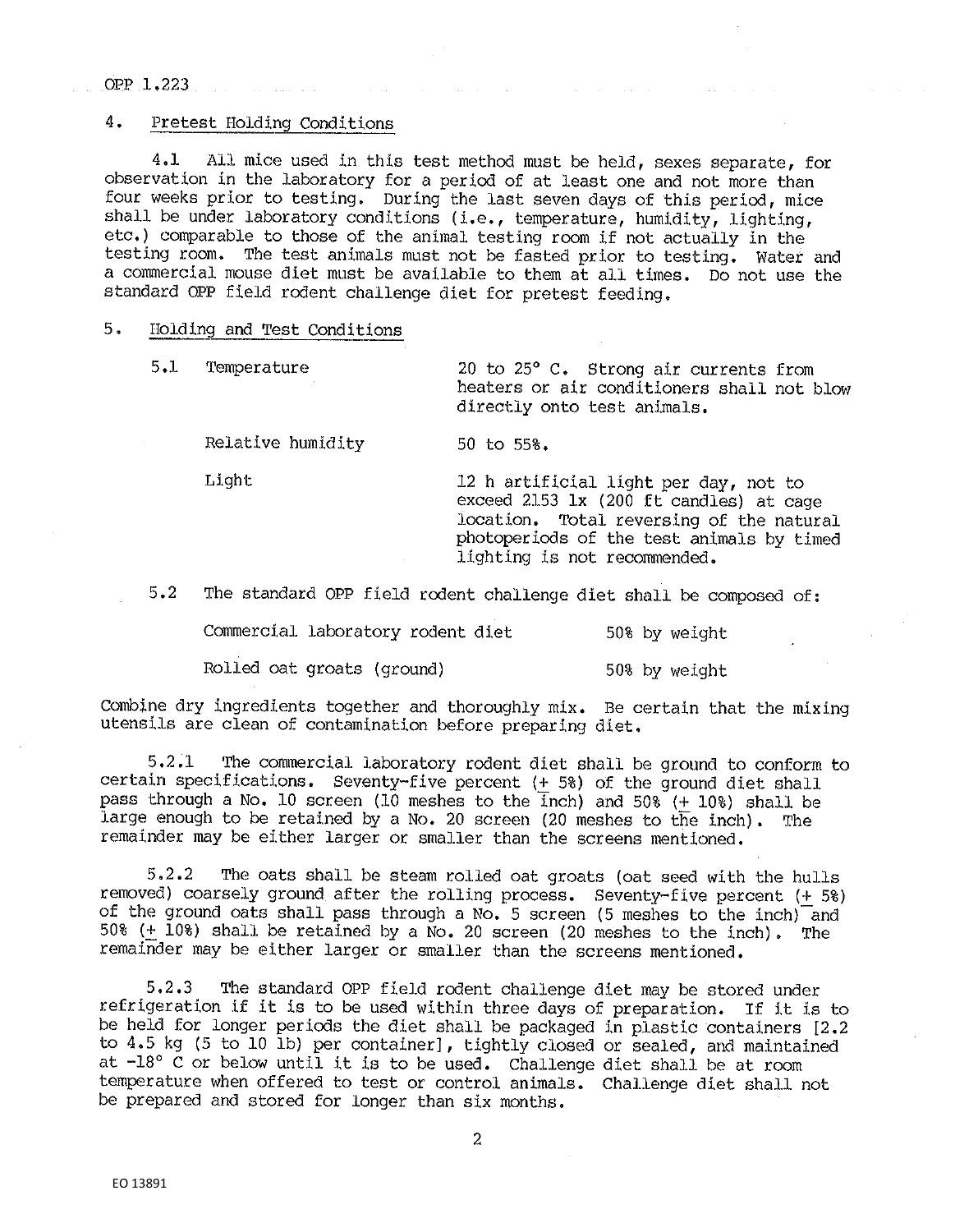#### OPP 1.223

5,3 Test baits made from technical or concentrated products should be formulated by adding the toxicant to a mixture of ingredients suitable for comprising the "non-toxic" portion of baits used to control Peromyscus spp. Baits meeting criteria in tests run according to this method should be prescribed on end-use product labels which bear bait mixing and application directions. The bait recipe provided in 5.3.1, may be used in tests with Peromyscus spp. if the concentrate product tested is to be mixed with "non-toxic" materials at a ratio of 1 part concentrate to 19 parts other bait materials. If the product to be tested contains the active ingredient at a concentration different from 20 times the desired bait concentration, adjust the relative amounts of oats and active ingredient source (technical or concentrate) appropriately. Concentrations of active ingredients in test baits should conform to levels previously accepted for dry baits made from the same active ingredient.

5.3,1

| Rolled oat groats (ground)                              | 60% by weight |
|---------------------------------------------------------|---------------|
| Cornmeal (whole yellow ground corn)                     | 20% by weight |
| Sugar (10X powdered or confectioners,<br>$95% + ourity$ | 10% by weight |
| Corn oil (95%+ purity)                                  | 5% by weight  |
| Anticoagulant concentrate                               | 5% by weight  |

5,3,2 When technical anticoagulants are being tested with baits made according to the recipes prescribed above, dilute and mix toxicant with cornstarch to prepare an intermediate concentrate of the appropriate active ingredient strength for a 1:19 dilution with the remaining bait materials.

5. 3. 3 Combine dry ingredients together, add oil and thoroughly mix, Be certain the mixing utensils are clean of contamination before preparing diet.

5,3 .4 The oats shall comply to the specifications given in subsections 5.2.2 OPP field rodent challenge diet,

5.3.5 . The whole (not degerminated) yellow ground corn shall be from the most recently available crop and shall be reasonably freshly ground. Seventy. five percent ( $+$  5%) of the cornmeal shall pass through a No. 10 screen (10 meshes to the inch) and 50% (+ 10%) shall be retained by a No. 20 screen (20 meshes to the inch). The remainder may be either larger or smaller than the screens mentioned,

5,3.6 The corn oil shall be of the type available as cooking oil, undiluted with other oils, and shall not be rancid.

5.3.7 When chlorophacinone or any other anticoagulant normally used at 0.005% is available in a mineral oil solution at a concentration of  $0.288$ , mix 20 cc of concentrated oil per kilogram of bait. Delete the oils and increase the oats by 8 percent.

3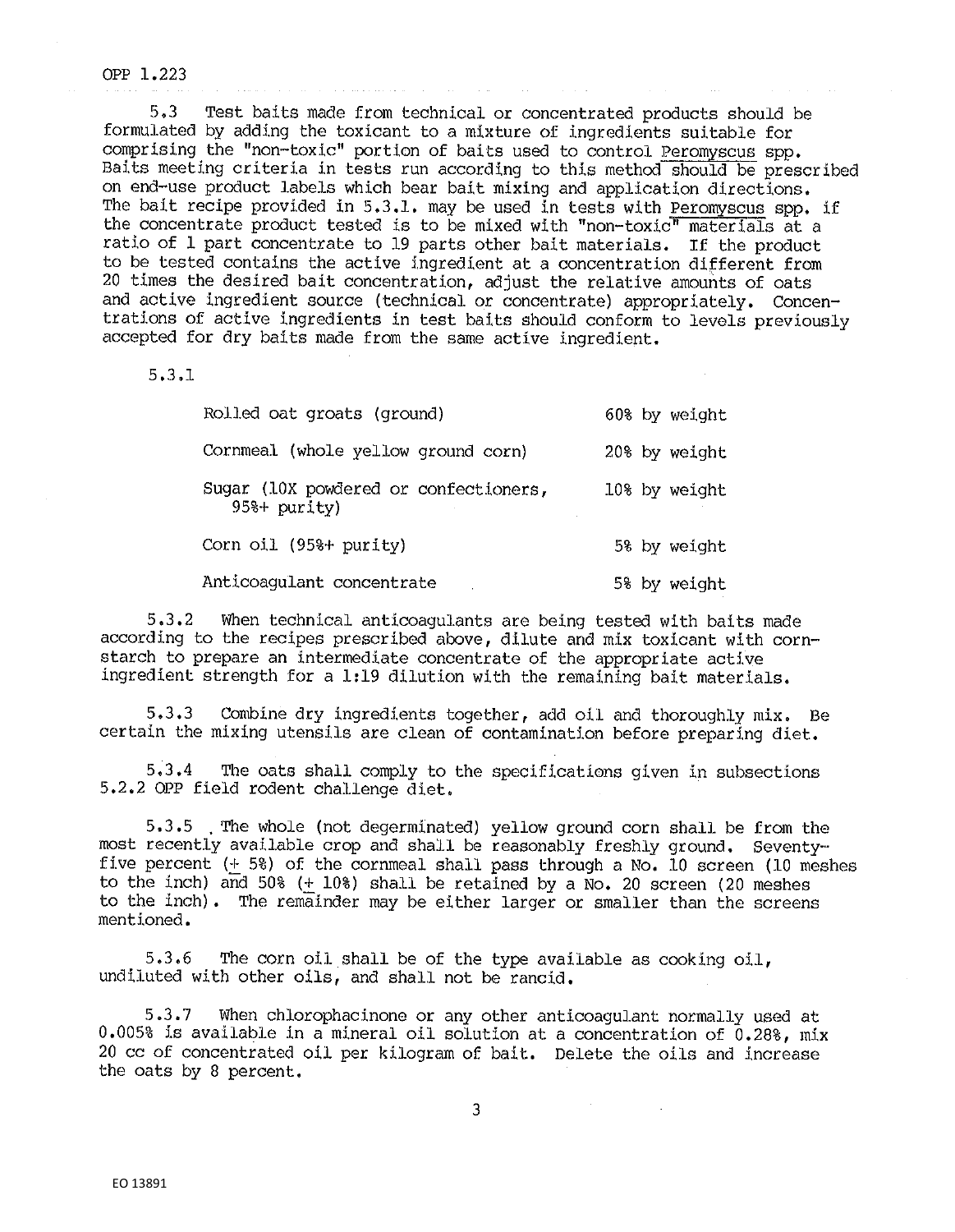### OPP 1.223

5.3.8. Technical grade toxicants normally used at a 0.005% concentration should be premixed at the rate of 0.1 g of technical to 99.9 g of cornstarch, or other appropriate diluent, using the dry dilution method. These newly formed concentrates can then be further mixed by combining them with the baits such as the one described in 5.3.1 at the rate recommended on the label (usually 1:19).

### 6. Procedure

6.1 A test group consists of a minimum of 20 mice (10 males, 10 females), individually-caged or group-caged in single-sex subgroups of 5 or 10 animals each. For each test or series of tests conducted at the same time, include one untreated control group of 20 mice (10 males, 10 females) caged in the same manner as the group(s) to be exposed to toxic bait. Acclimate all animals to test conditions for three days prior to exposure to toxicant, immediately following pretest holding period (4,1),

6,2 Water must be available to each animal at all times, Glass water bottles equipped with ball-type watering tubes are recommended, Gravity fed automatic or open-cup type waterers are not recommended,

6.3 The rodenticide-treated food and the standard OPP field rodent challenge diet must be offered to test mice in separate containers (3,2), If mice are caged individually, one container of each food must be used. Containers must be identical in type and size and must be placed on opposite sides of the front of the cage, equidistant from the sides of the cage, and equidistant from the rodent's point of access to water, If mice are group-caged, at least one container must be used per diet for every five animals in the cage. If one container is used per diet, the containers must be equidistant from the enclosure walls and the water source(s). If two or more containers are used per diet, containers shall be presented in pairs (one of test bait and one of challenge diet). Container pairs shall be deployed such that proximity to walls, shelter, or water sources dictates no clear advantage to either container position. The food offered in each container should be equal and consistent throughout the test and must be at least 15 grams per container, per animal, per day. The control group is offered only the OPP field rodent challenge diet, which shall be presented in amounts and numbers of containers equivalent to those used for the test group. The gross weight of each container and its contained food are determined daily and returned to the starting weight by addition of the given food, If food becomes fouled by urine or feces, replace food in each container. Record each day the quantity of each food consumed during the preceding 24 h, Weighing accuracy must be at least to the nearest 0.5 gram for tests with groupcaged subjects, Individual caging may not be used unless consumption can be established to the nearest 0.1 gram. Spilled food shall be receovered and weighed to establish exact food consumption data. Where food spillage is damp it shall be dried to approximately its original moisture content before weighing.

6.4 Reverse the position of the bait and standard OPP field rodent challenge diet containers in the cage every 24 h to offset possible feeding position preferences of the mice. The test mice must have a free choice between treated and untreated food,

4